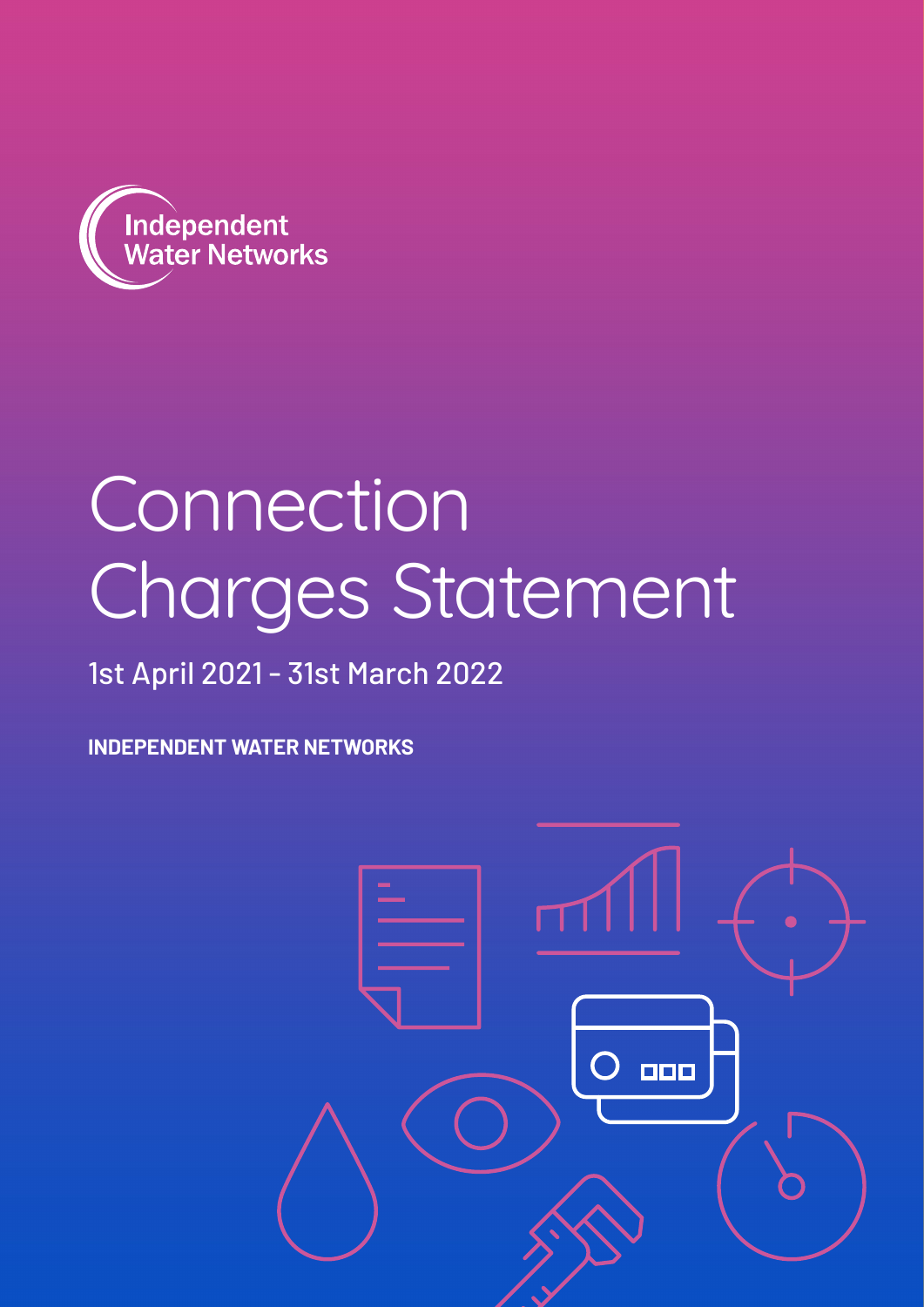

# Contents

- 02 1.0 Introduction
- 02 2.0 Contact Information
- 04 3.0 Applying for a connections
- 0.0 Introduction<br>
2.0 Contact Information<br>
3.0 Applying for a connections<br>
4.0 Requests for connections<br>
5.0 Contestable & Non-Contestable Works<br>
5.0 Self-Lay Connections<br>
3.0 Charges<br>
9.0 Payment<br>
9.0 Payment 04 4.0 Requests for connection to premises outside of IWNL's appointed area
- 04 5.0 Contestable & Non-Contestable Works
- 05 6.0 Self-Lay Connections
- 06 7.0 Charges for New Service Connections
- 06 8.0 Charges
- 07 9.0 Paument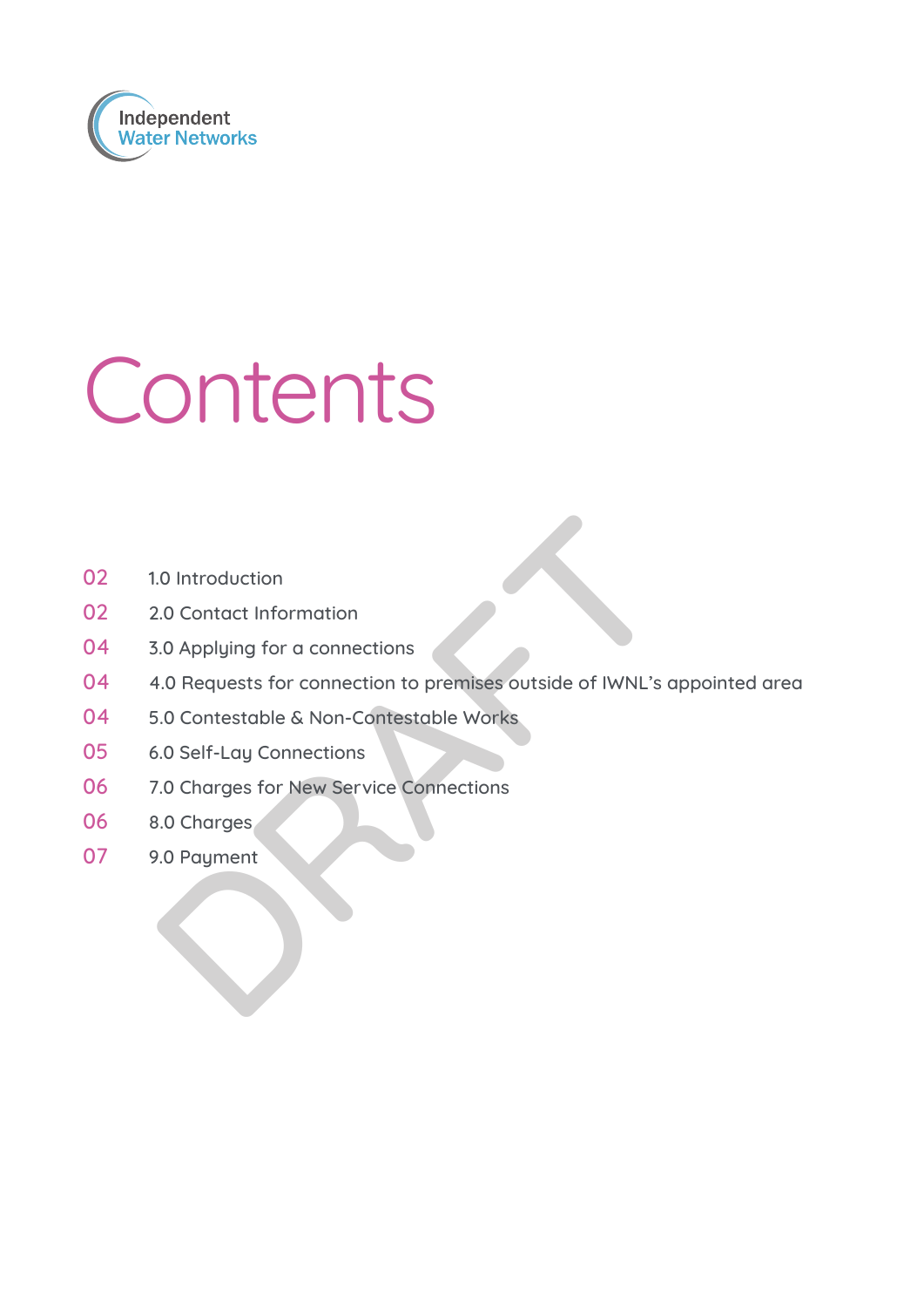### **1.0 Introduction**

Independent Water Networks Ltd (IWNL) operates across a number of regions within England under Ofwat's New Appointments and Variations (NAV) provisions. A new appointment is made where a limited company such as IWNL is appointed and authorised by Ofwat to provide water and/or sewerage services for a specific geographic area.

IWNL connects new housing and mixed used developments with new water and wastewater services. This statement sets out the principles, and where appropriate, the costs that IWNL will use to determine charges for providing new connections from its network to premises located within its licensed area(s).

This document does not cover new connection requirements outside of IWNL's NAV boundary. Should you wish IWNL to provide the water and/or wastewater infrastructure for your new build development, please contact IWNL, using the Contact Information below, and we will be happy to discuss your requirements.

This Connection Charging Scheme has been created in accordance with Ofwat's "Charging Rules for New Connection Services (English Undertakers)" to the extent that they apply to small companies such as IWNL.

When determining charges, we will take account of:

- (a) fairness and affordability;
- (b) environmental protection;
- (c) stability and predictability; and
- (d) transparency and customer-focused service.

to provide the water and/or wastewater infrastructure for your new build development, ple<br>NL, using the Contact Information below, and we will be happy to discuss your requirement<br>oction Charging Scheme has been created in At our discretion, we may charge a fee of £10 (exc VAT) for each hard copy of this document provided in accordance with a request. An electronic copy of this document is available free of charge from the IWNL website at www.iwnl.co.uk.

### **2.0 Contact Information**

If you would like to contact IWNL in relation to any of the services referred to in the Connection Charges Scheme, you can contact our Asset Team using the following details:

Independent Water Networks Limited

Driscoll 2

Ellen Street

Cardiff CF10 4BP

Telephone: 02920 442716

Email: developerenquiries@iwnl.co.uk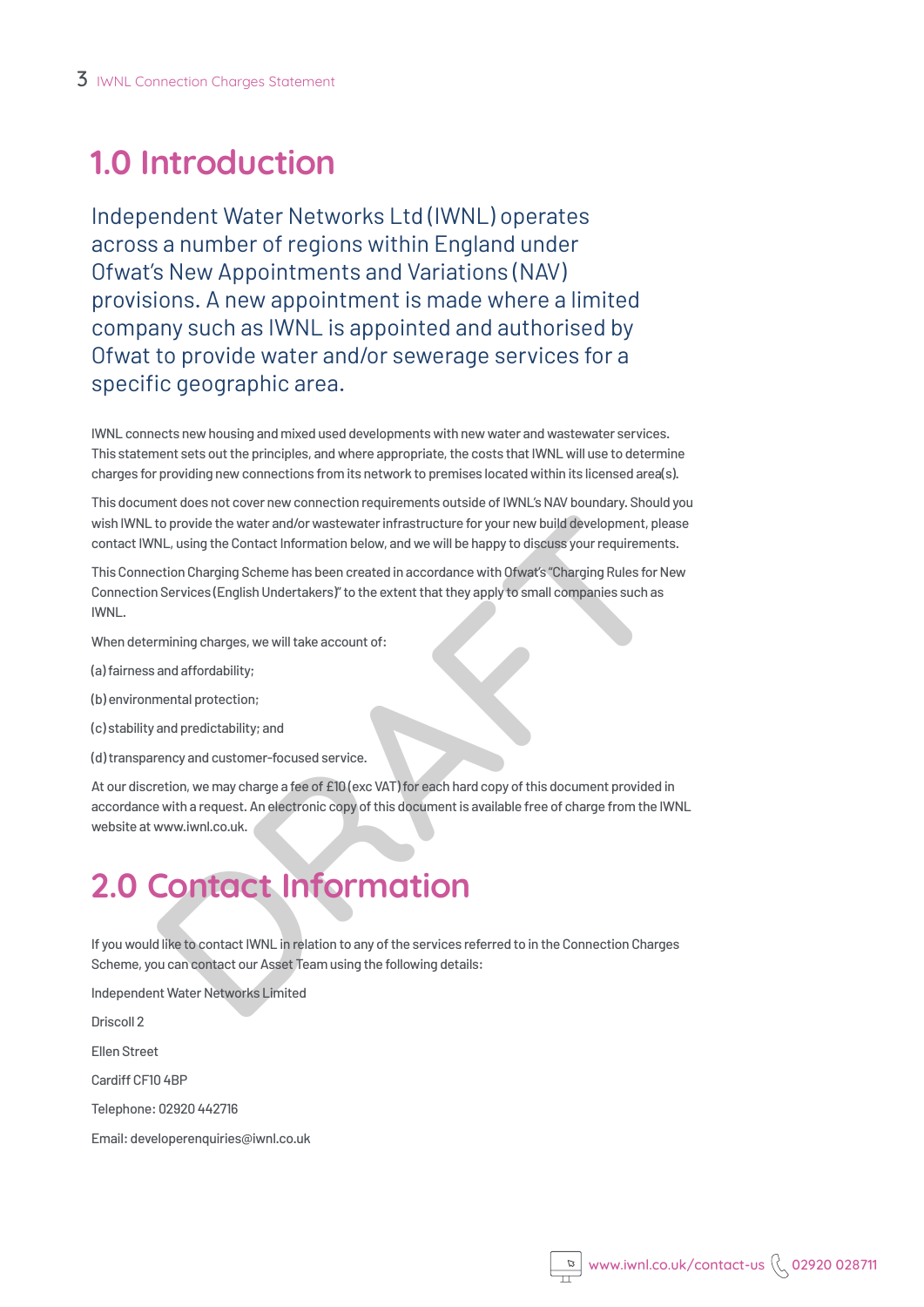### **3.0 Applying for a Connection**

If you are seeking to connect a main to an existing IWNL water main or sewerage system in order to supply a new development located within IWNL's area of appointment, you will need to submit an application to IWNL. An application form can be found on the IWNL website at https://www.iwnl.co.uk/developerservices/new-connections or alternatively, you can request a connection application form using the contact details in section 2 above.

The information that you provide via this form will allow IWNL to assess your request and provide a quotation for the requested works. To process your enquiry, we may also require information from the upstream company to whose system our network connects. Once we have received this information, we will provide you with a connection offer.

Any proposed connection to an IWNL network (whether for supply or discharge purposes) must be assessed and approved by IWNL prior to the works commencing to ensure the integrity of IWNL's network can be maintained. Failure to obtain approval in advance could impact IWNLs ability to adopt relevant assets. As part of the process, it may also be necessary to liaise with the incumbent water operator, so as to gain consent for any works.

such that will be valid for 3 months. Where applicable, the connection offer that will be valid for 3 months. Where applicable, the connection offer may be subjecting any information we may require from the upstream water Once we have received your completed application, we will process your request and provide you with a connection offer that will be valid for 3 months. Where applicable, the connection offer may be subject to us receiving any information we may require from the upstream water company that our network connects to. The connection offer will include a description of the works to be carried out by us, a breakdown of costs and the terms on which the connection is to be provided.

### **4.0 Requests for connection to premises outside of IWNL's appointed area**

The provision of connections to premises that are outside of IWNL's appointed areas are outside the scope of this statement. Should you wish IWNL to provide the water and/or wastewater infrastructure for your new build development, please contact IWNL and we will be happy to discuss your requirements.

### **5.0 Contestable & Non-Contestable Works**

There are some services which only IWNL can undertake, these are described as "non-contestable services". For other services, termed as "contestable services" you are free to contract with any contractor who is accredited to the Water Industry Regulation Scheme (WIRS) to undertake the works. WIRS is a scheme administered by Lloyd's Register on behalf of the water industry in England and Wales.

Services that fall within the description of "Non-Contestable Services" are listed below:

#### **NON-CONTESTABLE WORK**

Any work that may result in supply interruptions or affect water quality to existing customers may only be carried out by IWNL. Such activities include;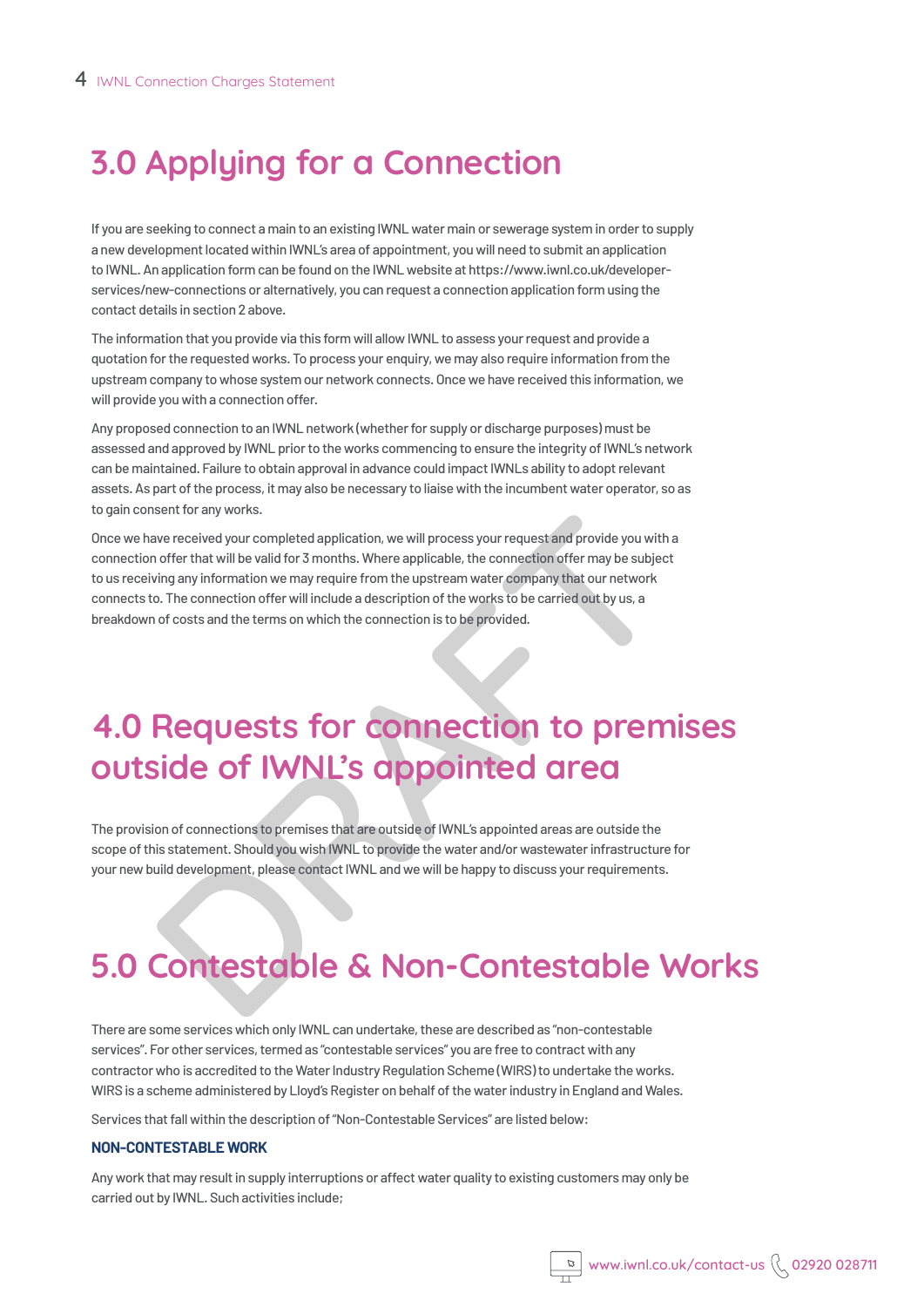#### 5 IWNL Connection Charges Statement

- **Design** 
	- establishing a point of connection to our existing network;
	- design and installation of reinforcement works; **a** Design Approval
- Design Approval
	- approval of on-site water distribution system (except where self-certification arrangements are in place)
- **Installation** 
	- work on an existing main requiring specialist attention due to risk related to the material type, previous incidents or the strategic importance of the main;
	- mains connections that involve heightened risk to existing assets or could affect supplies to existing customers;
	- installation of an offsite main intended to be shared with an unrelated new development;
	- serving notices for land entry, and negotiation with third party landowners and occupiers;
	- source of water connections to water companies' existing assets;
	- service connections larger than 63mm in diameter, except where the connection is to be constructed as part of main laying works;
	- eco connections larger than 63mm in diameter, except where the connection is to be<br>tructed as part of main laying works;<br>ticle connections less than 63mm in diameter on existing service connections less than<br>thin diameter - Service connections less than 63mm in diameter on existing service connections less than 63mm in diameter on existing mains where a water company assessment indicates that the condition of the main or the material heightens the risks to existing assets or could affect supplies to existing customers.
- **Commissioning** 
	- decommissioning of mains

For further information and a definitive list of contestable and non-contestable works, please refer to the Code of Practice for the Self-Laying of Water Mains and Services – England and Wales Edition 3.1. This can be accessed via the water UK website at;

https://www.water.org.uk/technical-guidance/developers-services/codes-for-adoption/

### **6.0 Self-Lay Connections**

You may choose to appoint and use your own contractor to carry out the elements of the work described as "contestable". This is known as a 'Self Lay' scheme.

Where you appoint the contractor, you will be responsible for paying the resulting contractor charges for carrying out the work.

Any proposed connection works to an IWNL network must be assessed and approved by IWNL prior to the works commencing, to ensure the assets are designed and constructed to a suitable standard. On acceptance of the completed works, IWNL will take ownership of the assets provided by your contractor.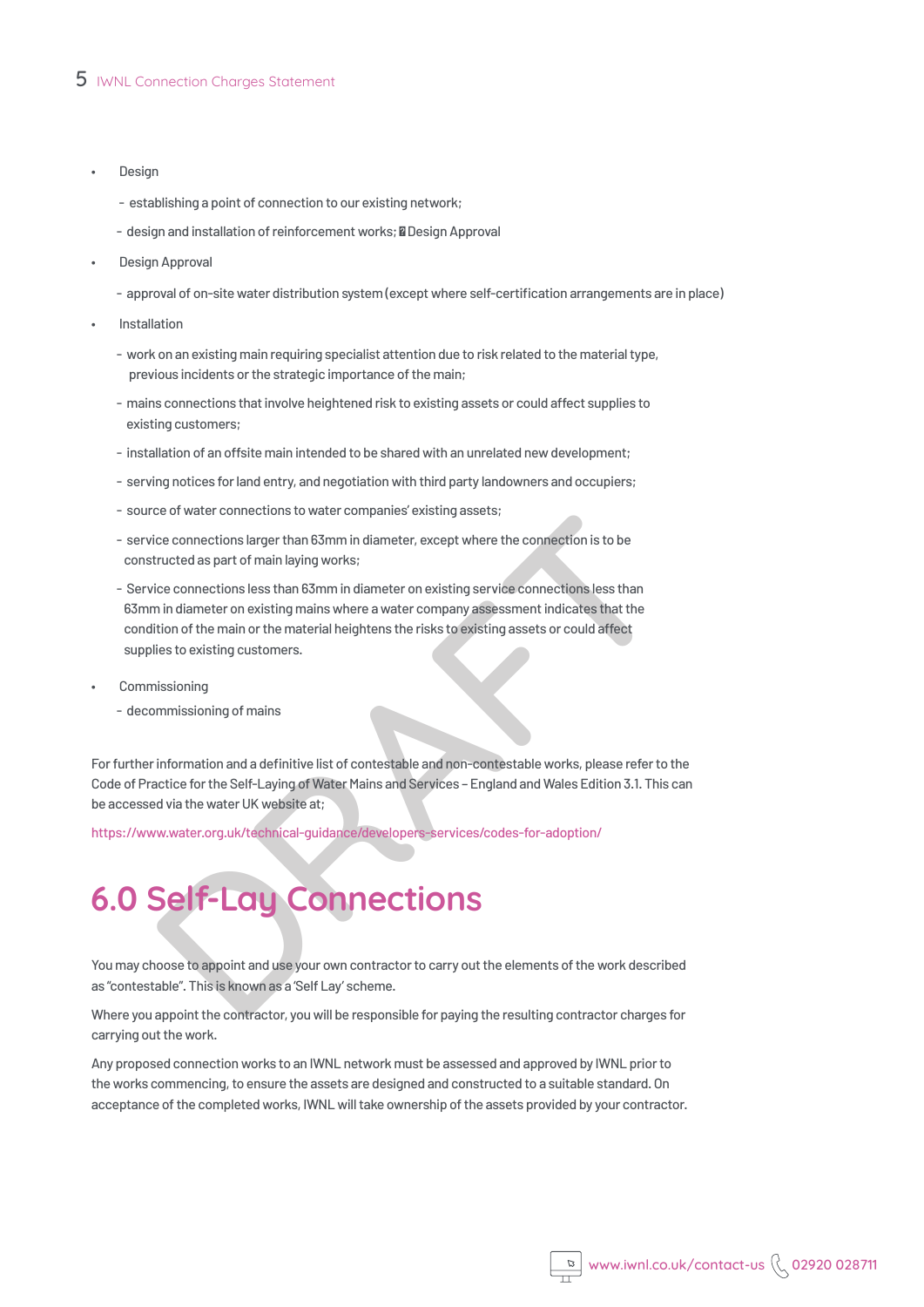### **7.0 Charges for New Service Connections**

In providing a connection, we will provide a communication pipe to the curtilage of your premises. This usually runs between and from the street in which our water main is laid to a point adjacent to the boundary of your premises. (Street has the meaning given to it by the New Road and Street Works Act 1991).

You will be responsible for providing the supply pipe from the communication pipe to your property.

Our connection offer will include a description of the works to be carried out by us and a breakdown of the areas of significant cost. The quotation will also set out the terms under which the connection is to be provided.

Our connection charge will comprise:

- The full cost of works undertaken by us to provide the connection from our existing main to the curtilage of your property.
- Charges levied on us by third parties in respect of the works (for example legal costs in securing any land rights, street works notices, or costs passed down to us from the incumbent water company).

Sometimes we may undertake work that is over and above that required to meet your connection requirements. In these cases, we will either:

- base our charge on the works that would be required to meet your sole connection needs; or
- apportion costs between your needs and the needs of the wider network.

The approach we adopt will be the lowest cost approach to you.

For information:

- All water connections to premises are metered in accordance with the provisions of the Water Industry Act 1991.
- We will only provide connections to private pipework that complies with the Water Supply (Water Fittings) Regulations (1999).

If you are a non-household customer wishing to connect to IWNL's network, you will need to have selected and informed IWNL of your nominated water retailer.

### **8.0 Charges**

es level on us by intraparties in respect of the workstore example legat oss in security.<br>This is the technomic symmatric are costs passed down to us from the incumbent water companity we may undertake work that is over an We provide a wide range of services to support new developments. The way that we currently charge for many of these services is set out in legislation, under the Water Industry Act 1991. The upfront fixed charges for any work undertaken by IWNL to support new developments typically fall into one of five main charging categories. We may also provide for other alternative methods for calculating charges but, where we do so, each alternative method will be explained clearly as part of the Charging Arrangements.

a) Connection Charges - These charges relate to the services we provide to customers that require connections to a water main or public sewer.

b) Diversion Charges - These charges are payable when customers ask us to move our pipes so that land can be cleared to facilitate development. Unlike requisition charges, the full costs reasonably incurred in diverting an asset are payable by the developer.

c) Infrastructure Charges - These charges are payable when domestic premises are connected to our water supply network and sewerage system for the first time.